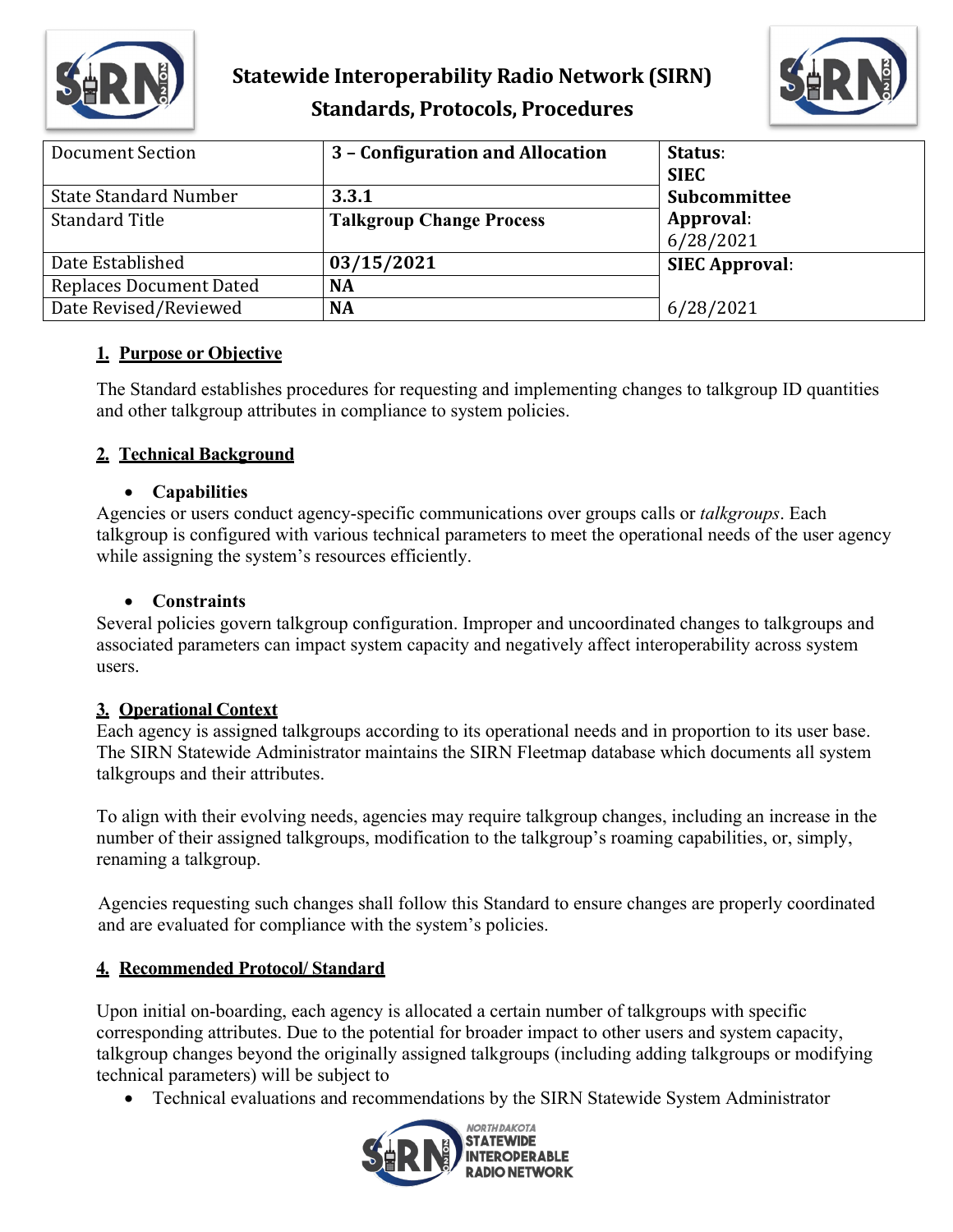

# **Statewide Interoperability Radio Network (SIRN) Standards, Protocols, Procedures**



- Case-by-case review and approval by the SIEC
- Close coordination across potentially impacted users

## **5. Recommended Procedure**

Local Administrators seeking to make changes to talkgroups within the agency they represent shall follow these procedures:

## **Requesting Talkgroup Alias Changes**

- To request Talkgroup name changes, SIRN User Agencies (or designated Local Administrators) must complete and submit the SIRN Talkgroup and Alias Change Request Form to the SIRN Statewide System Administrator.
- Talkgroup Alias must comply to the SIRN Talkgroup naming convention.

## **Requesting Additional Talkgroup IDs or Talkgroup Parameter Changes**

- Agencies seeking talkgroups changes including the addition of talkgroups or modification of technical parameters must complete and submit the SIRN Talkgroup and Alias Change Request Form to the SIRN Statewide System Administrator.
- Submission must include a detailed and reasonable justification for the requested change.
- Prior to submission to the SIRN Statewide System Administrator, requests for additional talkgroups must undergo the following review stages to ensure proper local and regional coordination of talkgroup changes before State consideration:
	- o *PSAP Review*: Talkgroup changes must obtain approval from the agency's serving PSAP. This step applies to all talkgroups changes including those which are not monitored at the PSAP.
	- o *Local and Regional Coordination*: Changes to an agency's talkgroup(s) may impact interoperability with other neighboring or regional agencies. Therefore, it is essential that agencies seeking talkgroup changes evaluate the local and regional impact and coordinate their desired changes with their common mutual aid partners. In particular, agencies must carefully consider regionally-shared talkgroups, i.e., those talkgroups other agencies have been authorized to use (per the SIRN Standard 1.5.0 SIRN - Use of Shared Talkgroups). Changes to those talkgroups could require regional agencies to reprogram radio and to update their Letters of Authorization.
		- Agencies may leverage the support of their CRIB Administrators in coordinating and addressing the regional impact.

Once reviewed, coordinated and approved by the PSAP and regional partners, the Statewide System